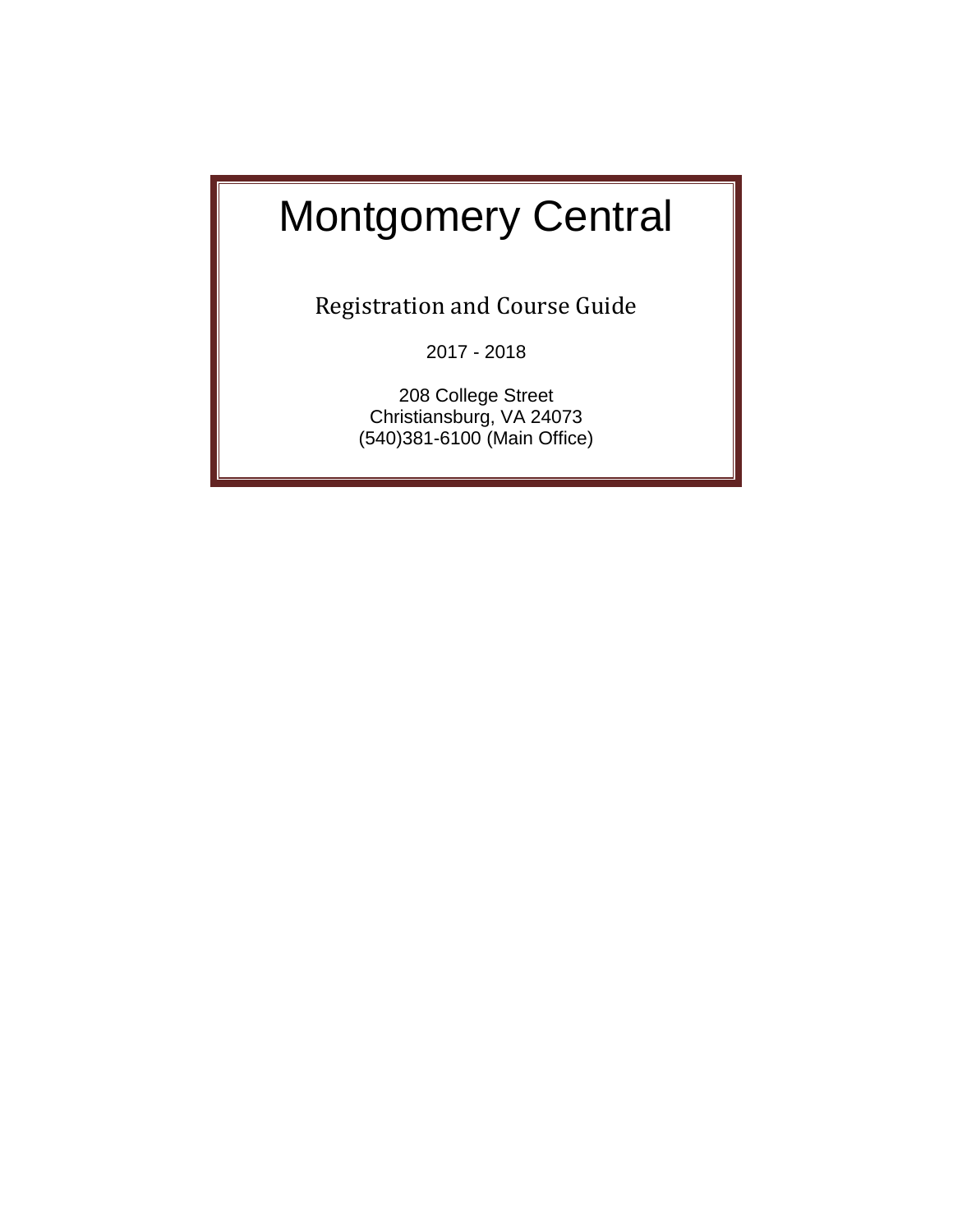| <b>Our Beliefs</b>                                                                                             |  |
|----------------------------------------------------------------------------------------------------------------|--|
| Diploma Types.                                                                                                 |  |
|                                                                                                                |  |
|                                                                                                                |  |
|                                                                                                                |  |
|                                                                                                                |  |
|                                                                                                                |  |
|                                                                                                                |  |
|                                                                                                                |  |
|                                                                                                                |  |
|                                                                                                                |  |
|                                                                                                                |  |
|                                                                                                                |  |
|                                                                                                                |  |
|                                                                                                                |  |
| Science.                                                                                                       |  |
|                                                                                                                |  |
|                                                                                                                |  |
| Special Education (and according to the control of the control of the special Education (and the special state |  |
| <b>CTE Classes</b>                                                                                             |  |
|                                                                                                                |  |
|                                                                                                                |  |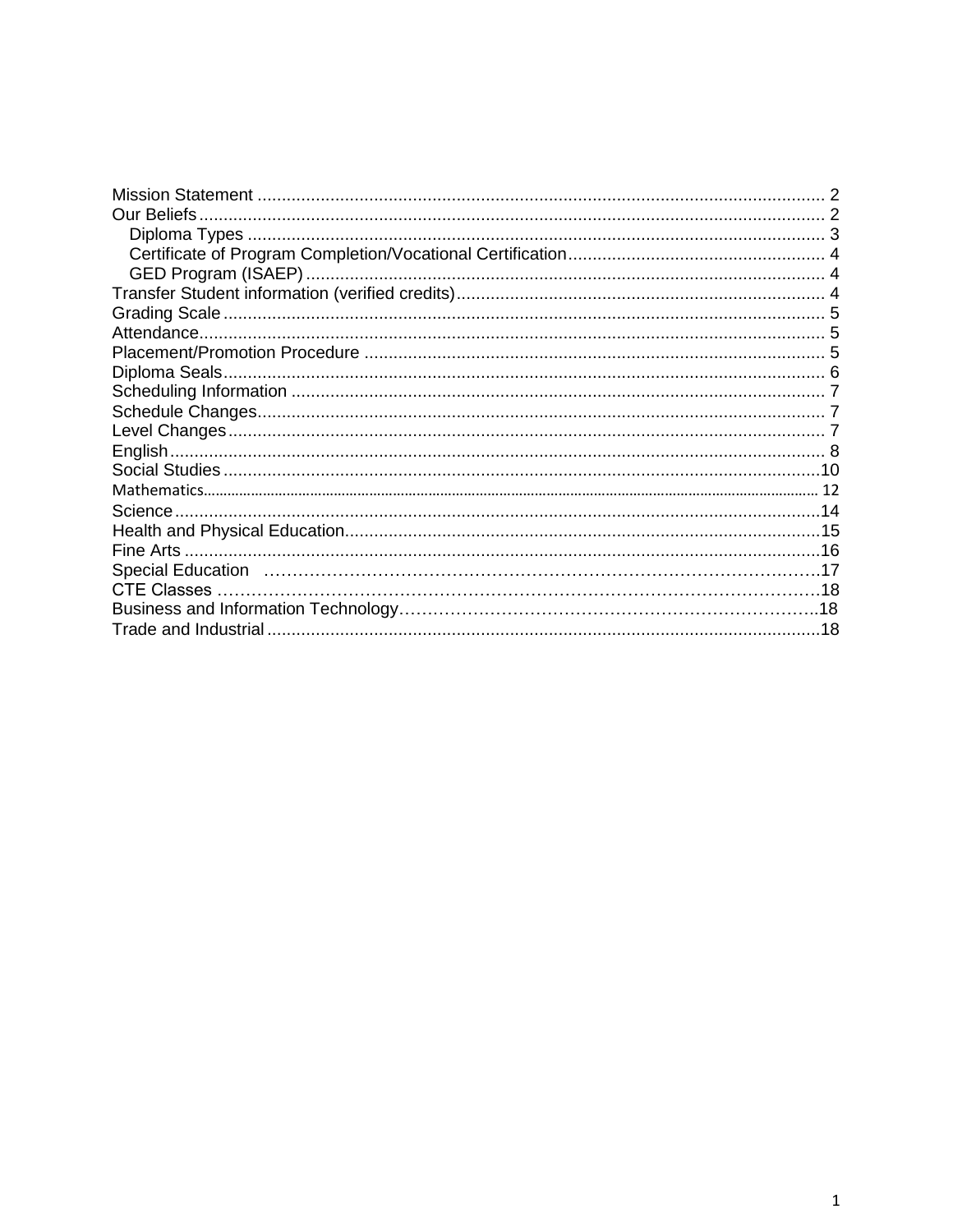# Mission Statement

<span id="page-2-0"></span>To inspire students to achieve success as they are preparing for a life as productive and responsible citizens.

# Our Beliefs

## <span id="page-2-1"></span>Students and staff at Montgomery Central believe the following to be true:

- We believe that everyone deserves and should show respect.
- We believe that everyone deserves dignity and opportunity.
- We believe that a safe and positive environment is essential.
- We believe that success requires a community of enthusiastic stakeholders.
- We believe that a challenging and dynamic world demands realworld skills and experiences.
- We believe that students should be afforded the opportunity to achieve in academics, service and leadership.

"Montgomery County Public Schools is an equal opportunity education institution and will not discriminate on the basis of race, color, national origin, sex, disability, and/or age in its activities, programs or employment practices as required by Title VI, Title IX and Section 504."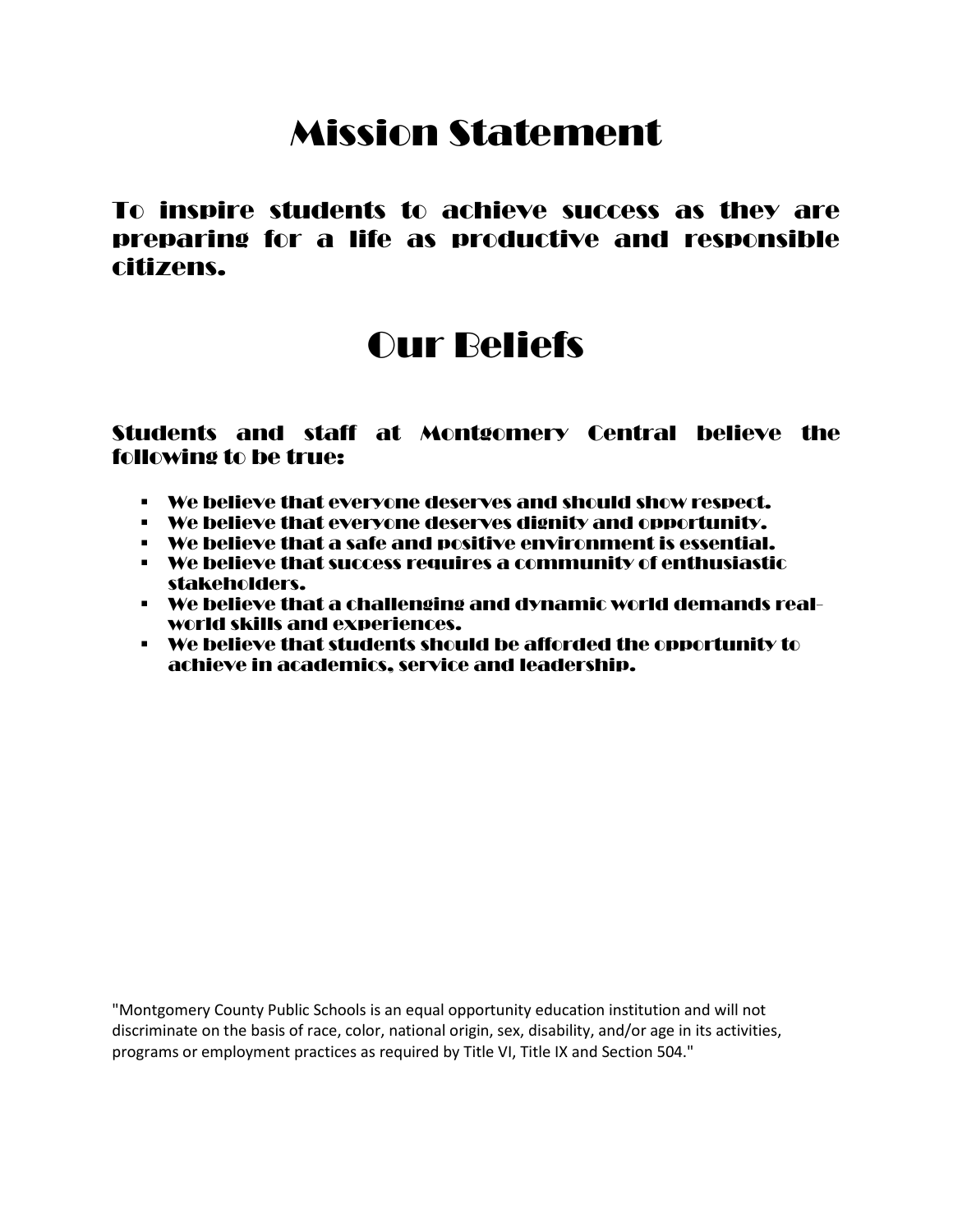# Types of Diplomas and Certificates

| <b>Discipline Area</b>                                 | <b>Advanced Studies Diploma</b>   | <b>Verified credits</b><br>(SOL's passed) |
|--------------------------------------------------------|-----------------------------------|-------------------------------------------|
| English                                                | 4                                 | 2                                         |
| Math (through Alg II)                                  | 4                                 | 2                                         |
| Laboratory Science (including Chemistry or<br>Physics) | 4                                 | 2                                         |
| History                                                | 4                                 | 2                                         |
| Health & Physical Education                            | 2                                 |                                           |
| Foreign Language (2 years of 2 or 3 years of 1)        | 3 or 4                            |                                           |
| Fine Arts                                              |                                   |                                           |
| Economics and Personal Finance                         | Beginning with the Class of 2015  |                                           |
| <b>Virtual Course</b>                                  | 1Beginning with the Class of 2017 |                                           |
| <b>CTE</b>                                             |                                   |                                           |
| <b>Electives</b>                                       | 2                                 |                                           |
| <b>Student Selected</b>                                |                                   |                                           |
| <b>Total</b>                                           | 26                                | 9                                         |

## Advanced Studies Diploma

## **Standard Diploma**

<span id="page-3-0"></span>

| <b>Discipline Area</b>                | <b>Standard Diploma</b>          | <b>Verified credits</b><br>(SOL's passed) |
|---------------------------------------|----------------------------------|-------------------------------------------|
| English                               |                                  |                                           |
| Math                                  |                                  |                                           |
| <b>Laboratory Science</b>             | 3                                |                                           |
| History                               | 3                                |                                           |
| Health & Physical Education           |                                  |                                           |
| Fine Arts                             |                                  |                                           |
| <b>Economics and Personal Finance</b> | Beginning with the class of 2015 |                                           |
| <b>Virtual Course</b>                 | Beginning with the Class of 2017 |                                           |
| Electives (2 sequential electives)    | 5                                |                                           |
| <b>Student Selected</b>               |                                  |                                           |
| <b>Total</b>                          | 22                               |                                           |

\*Freshman entering in 2013 and later must have an approved CTE credential to earn the Standard Diploma. Two sequential electives are required for the Standard Diploma regardless of the freshman entering year.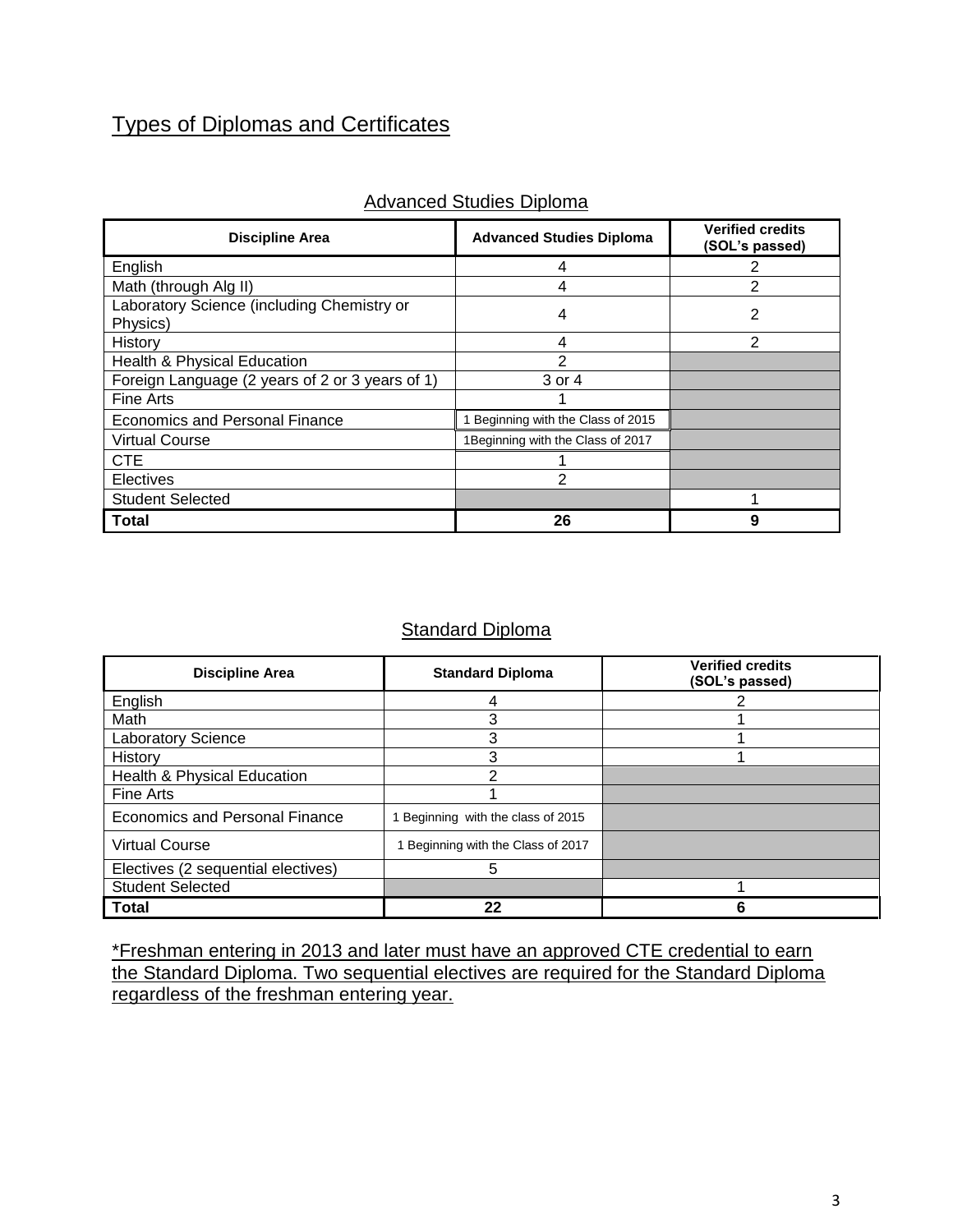| <b>Subject</b>       | <b>Credits</b> |
|----------------------|----------------|
| English              | 4              |
| Math**               | 3              |
| Science              | $\overline{2}$ |
| Social Studies***    | 2              |
| Health & PE          | $\overline{2}$ |
| <b>Fine Arts</b>     | 1              |
| Vocational (CTE)     | 1              |
| Sequential           | $\overline{2}$ |
| <b>Other Credits</b> | 3              |
| Total                | 20             |

## Modified Standard Diploma-

WILL NO LONGER BE AVAILABLE STARTING WITH THE CLASS OF 2017 \* Modified Standard Diploma applies to students who qualify for an Individualized Educational Plan.

\*\* Math requirements include: Algebra, Geometry, Personal Living and Finance, or Algebra, Functions and Data Analysis.

\*\*\* Social Studies requirements must include but are not limited to: US/VA History and US/VA Government

<span id="page-4-3"></span>-- Students need to pass 8<sup>th</sup> grade Reading or EOC English 11 Reading and 8<sup>th</sup> grade Math or Algebra I Standards of Learning Tests

## Special Diploma

Students with disabilities who complete the requirements of their Individualized Education Program (IEP) and do not meet the requirements for other diplomas are awarded Special Diplomas.

## <span id="page-4-0"></span>Certificate of Program Completion/Vocational Certification

Students who do not qualify for diplomas because they are unable to meet the SOL requirements may be awarded a Certificate of Program Completion if they complete a prescribed course of study. Students who are enrolled in a course of study leading toward a standard diploma who fail to earn the necessary verified units of credit may qualify for this certificate.

## <span id="page-4-1"></span>GED Program (ISAEP)

Montgomery Central offers GED options for students who are between the ages of 16-18. This program has different requirements that satisfy the ultimate goal of preparing the student to pass the GED test and to enter the vocational component to the GED program that is required in order to prepare students for the workforce. Your child's school counselor can help student determine if this program is appropriate for them.

## Transfer Student information (verified credits)

<span id="page-4-2"></span>

|                               |                                    | Verified credit requirements for students who first transfer into Virginia Public Schools after the |
|-------------------------------|------------------------------------|-----------------------------------------------------------------------------------------------------|
| 2002-2003 school year         |                                    |                                                                                                     |
| <b>Grade Level Student</b>    | <b>Standard Diploma</b>            | <b>Advanced Studies Diploma</b>                                                                     |
| <b>Enters Virginia Public</b> |                                    |                                                                                                     |
| <b>Schools</b>                |                                    |                                                                                                     |
| ninth<br>the<br>During<br>or  | No change in requirements          | No change in requirements                                                                           |
| beginning of tenth grade      |                                    |                                                                                                     |
| tenth<br>the<br>During<br>or  | 1 English, 1 mathematics, 1 social | 2 English, 1 mathematics, 1 social studies, 1 science and                                           |
| beginning<br>of<br>eleventh   | studies, and 1 science             | 1 student-selected test                                                                             |
| grade                         |                                    |                                                                                                     |
| During eleventh or the        | 1 English and 1 student-selected   | 1 English and 3 student selected tests                                                              |
| beginning of twelfth grade    | test                               |                                                                                                     |
| During twelfth grade          | If Virginia diploma requirements   | If Virginia diploma requirements cannot be met, the previous                                        |
|                               | cannot be met, the previous school | school should award diploma or student can request that the                                         |
|                               | should award diploma or student    | local school board seek a waiver from the Virginia Department of                                    |
|                               | can request that the local school  | Education                                                                                           |
|                               | board seek a waiver from the       |                                                                                                     |
|                               | Virginia Department of Education   |                                                                                                     |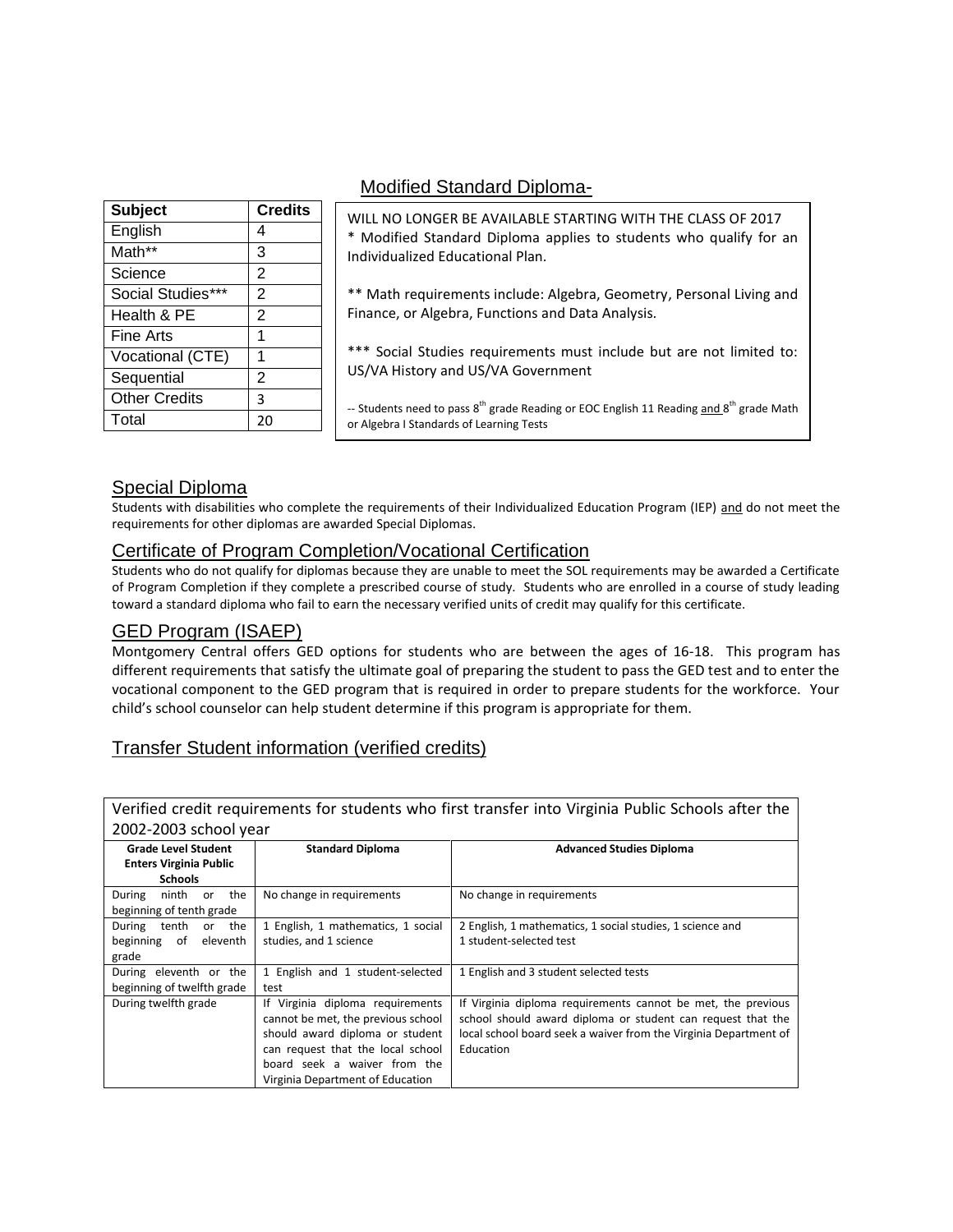## Grading Scale

| <b>Montgomery County Public Schools</b> |  |
|-----------------------------------------|--|
| <b>GRADING SCALE</b>                    |  |
| A 100-90 Superior                       |  |
| B89-80 Above Average                    |  |
|                                         |  |
| D 69-60 Below Average                   |  |
|                                         |  |

## <span id="page-5-0"></span>Attendance

**Attendance Procedures:** MC firmly believes that regular attendance is necessary if each student is to receive the full benefits of class instruction. Excessive absenteeism generally results in poor learning and unsatisfactory grades. Also, good attendance habits have carry-over value for employment and later-life activities.

*The following attendance procedures are in effect:* 

1. A student who exceeds nine (9) total absences in a term course or eighteen (18) total absences in a year course will not receive credit for that class regardless of grade average.

2. All absences will be identified as documented or undocumented.

3. Absences caused by state-mandated testing, field trips, school-sponsored activities, VHSL activities, late bus, conferences with school staff, involuntary court appearance, death in family, religious holidays will not contribute to the maximum number of absences.

**Attendance Appeals:** Absences that result in a loss of credit may be appealed to the local school review panel. A student needing to schedule an attendance appeal must contact the appropriate assistant principal. **Attendance appeals should be arranged within five (5) days of notification of loss of credit. Further information on attendance appeals may be found in the Student Code of Conduct.** *For more information on attendance, please refer to the Student Code of Conduct Handbook.*

## Placement/Promotion Procedure

Recommendations concerning instructional placement of students are the responsibility of the teacher and other professional staff directly involved with the students. The final decision concerning placement, however, rests with the principal. Promotion at the high school level is based on the guidelines listed below:

• Students who are promoted from grade 8 will be placed in grade 9.

- Students in high school progress toward graduation on a course-by-course basis. Students take courses based upon academic performance, academic needs, graduation requirements, and previous credits earned.
- Graduation requirements for students shall be those in effect at the time the student entered the ninth grade for the first time.
- Assignment of class standing is made on the following basis:

|                                                                        | <b>Promotion/Retention Policy</b>                                                                                              |
|------------------------------------------------------------------------|--------------------------------------------------------------------------------------------------------------------------------|
| $9th$ to 10 <sup>th</sup> grade                                        | A student must pass English 9 and earn at least 4 other credits (5 total credits)                                              |
| $\overline{0^{th}}$ to $11^{th}$ grade                                 | A student must pass English 10 and earn at least 10 other credits (11 total credits)                                           |
| $11th$ to $12th$ grade                                                 | A student must pass English 11 and earn at least 16 other credits (17 total credits)                                           |
|                                                                        | • A student is strongly encouraged to attend summer school if English is failed or if two or more academic courses are failed. |
| • Students also may need to attend summer school for VHSL eligibility. |                                                                                                                                |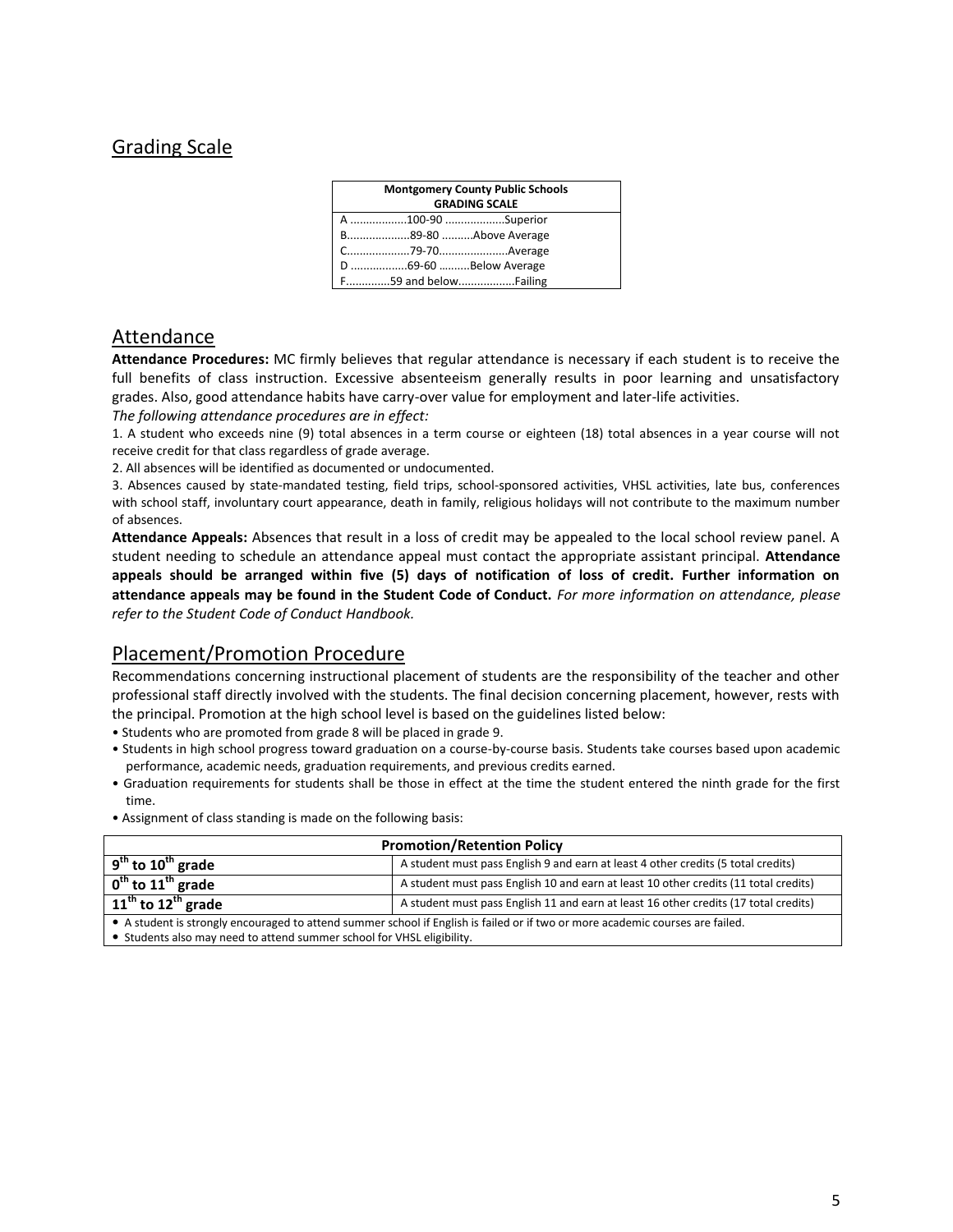# Diploma Seals Available to MCPS Students

|                                                                   | <b>Diploma</b>                                              | Minimum Grade Avera                                                                                                      | Other                                                                                                                                                                                                                                                                                                                                                                                                                                                                                                                                                                                                                                                                                                                                       |                                                                                                                                                 |
|-------------------------------------------------------------------|-------------------------------------------------------------|--------------------------------------------------------------------------------------------------------------------------|---------------------------------------------------------------------------------------------------------------------------------------------------------------------------------------------------------------------------------------------------------------------------------------------------------------------------------------------------------------------------------------------------------------------------------------------------------------------------------------------------------------------------------------------------------------------------------------------------------------------------------------------------------------------------------------------------------------------------------------------|-------------------------------------------------------------------------------------------------------------------------------------------------|
| Governor's Seal                                                   | Advanced Studies                                            | m                                                                                                                        | 9 transferrable college credits                                                                                                                                                                                                                                                                                                                                                                                                                                                                                                                                                                                                                                                                                                             |                                                                                                                                                 |
| <b>Board of Education Seal</b>                                    | Advanced Studies or<br>Standard                             |                                                                                                                          |                                                                                                                                                                                                                                                                                                                                                                                                                                                                                                                                                                                                                                                                                                                                             |                                                                                                                                                 |
| CTE Seal                                                          | Advanced Studies or<br>Standard                             | maintain a B average<br>Complete a CTE<br>in the sequence<br>Sequence and<br>COUTSIDS                                    | OR pass an approved Industry Cerification or licensure test                                                                                                                                                                                                                                                                                                                                                                                                                                                                                                                                                                                                                                                                                 | This seal may change due to<br>the new Standard Diploma<br>requirements for 2013-14<br>reshmen                                                  |
| Advanced Mathematics   Advanced Studies or<br>and Technology Seal | <b>Standard</b>                                             | B                                                                                                                        | 5 credits in math, including Algebra two; two verified credits in math                                                                                                                                                                                                                                                                                                                                                                                                                                                                                                                                                                                                                                                                      | credit in technology or computer<br>Cerification or licensure test OR<br>a Board approved college level<br>Pass an approved Industry<br>science |
| Excellence in Civics<br>Education                                 | Standard or Modified States Government<br>Advanced Studies, | and Virginia & United<br><b>United States History</b><br>courses with a grade<br>Complete Virginia &<br>of 'B' or higher | activities that have a civics focus. Any student who entists in the United States military prior to graduation<br>Boys State, Girls State or Model General Assembly, and participating in school-sponsored extracurricular<br>Complete 50 hours of voluntary participation in community service or extracurricular activities, such as<br>fortunate; participating in Boy Scouts, Girl Scouts or similar youth organizations; participating in Junior<br>Reserve Officer Training Corps (JROTC); participating in political campaigns, government internships,<br>volunteering for a charilable or religious organization that provides services to the poor, sick or less<br>will be deemed to have met this community service requirement | Have good attendance and no<br>determined by local school<br>disciplinary infractions as<br>board policies.                                     |
| MCPS STEM Academy<br>Seal (Proposed)                              | Advanced Studies or<br>Standard                             | œ                                                                                                                        | Complete an approved STEM Plan of Study including Ind Cert test and 9 college credits                                                                                                                                                                                                                                                                                                                                                                                                                                                                                                                                                                                                                                                       | and participate in a co-curricular<br>Complete a 15 hour internship<br>project                                                                  |
|                                                                   |                                                             |                                                                                                                          | Local school divisions may also diploma search or paradictive expected academic. CTE: citereship or chec exemplary performance in accordance with criteria defined by the local orbitol                                                                                                                                                                                                                                                                                                                                                                                                                                                                                                                                                     |                                                                                                                                                 |

uses exceed emments may enviro every experise seaso is environ as exceptions exercising, or in, concentrative on one exemplary per<br>board. The design, production and use of those seals is the responsibility of the local sch

New Diploma<br>Requirements

ning with students entering ninth grade for the first time in 2013-2014, a student must:<br>Earn a board-approved career and technical education credential to graduate with a Standard Diploms; and<br>Successfully complete one vi

# <span id="page-6-0"></span>Diploma Seals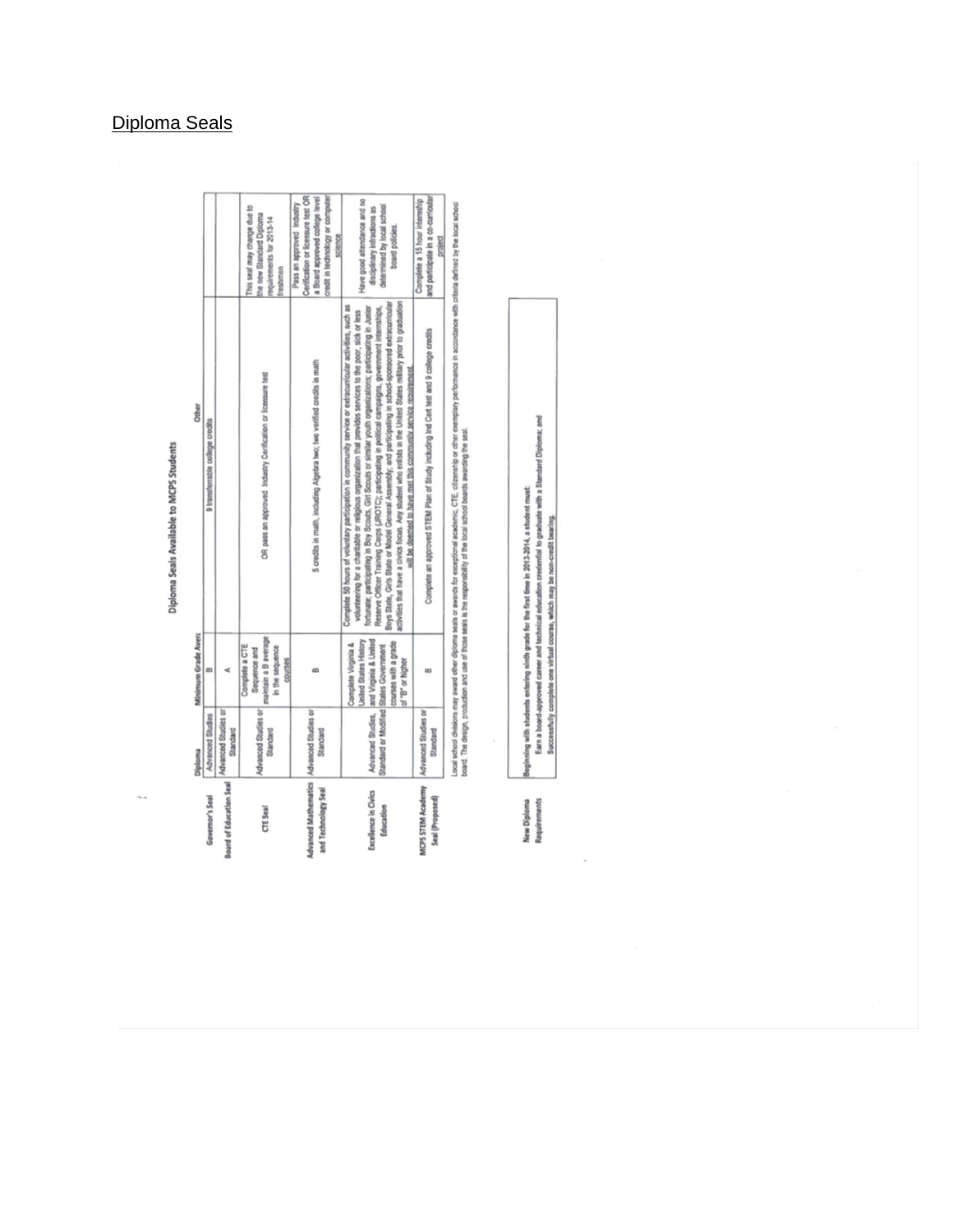## <span id="page-7-0"></span>Scheduling Information

During registration, students will select courses using the subjects listed in the Course Description section of this handbook. A parent or guardian is required to sign the registration form. This request for parent signature constitutes the formal notification to the parent of the student's course requests for this school year.

## Registration

Be sure to understand what is expected of you in each class. Select your courses and alternates very carefully. Review credits earned and courses taken to be certain you are meeting graduation requirements.

A grade of "C" or better is strongly recommended before advancing to the next year in math or foreign language.

All students must list at least 3 alternative choices. If a conflict occurs when scheduling, students will be placed in their alternative choices. We can't guarantee any elective choice will be placed in schedule but do our best to fulfill student requests.

For registration purposes, students will assume that they will pass every course in which they are presently enrolled. Adjustments will be made at the end of first semester and over the summer for students who fail courses and also for students who attend summer school.

The entire master schedule, as well as the hiring of teaching personnel, is based on registration; therefore, you **should not** anticipate changes in individual schedules once the master schedule is finalized.

## <span id="page-7-1"></span>**Schedule Changes**

**Schedule Changes will be made at the start of each semester only for the following reasons:**

- **1. If you are scheduled for a class you have already passed**
- **2. If you failed a class last year and you must repeat it before advancing to the next level.**
- **3. If you are assigned to a teacher with whom you took the class and failed, we will make every effort to reassign you.**
- **4. If a teacher's class loads are uneven and need balancing.**

**If a student drops a course after 5 days of membership in the course (first 5 days of a semester), the grade will be recorded as a "WF" (Withdrawal Failure – computed as an F) for the semester/year in which the course is dropped.** 

## <span id="page-7-2"></span>Level Changes

Level Changes may be made up to 3 days after issuance of the first six weeks report. These changes will only be granted if there is room available in the requested course level. Level changes following that period will be limited to cases with extenuating circumstances and are at the Principal's discretion. Year-long classes that are dropped at the end of a semester must be recorded with a grade of "WF."

If a student drops a year-long course at the semester break the grade will be recorded as a "WF" (Withdrawal Failure – computed as an F) for the semester/year in which the course is dropped.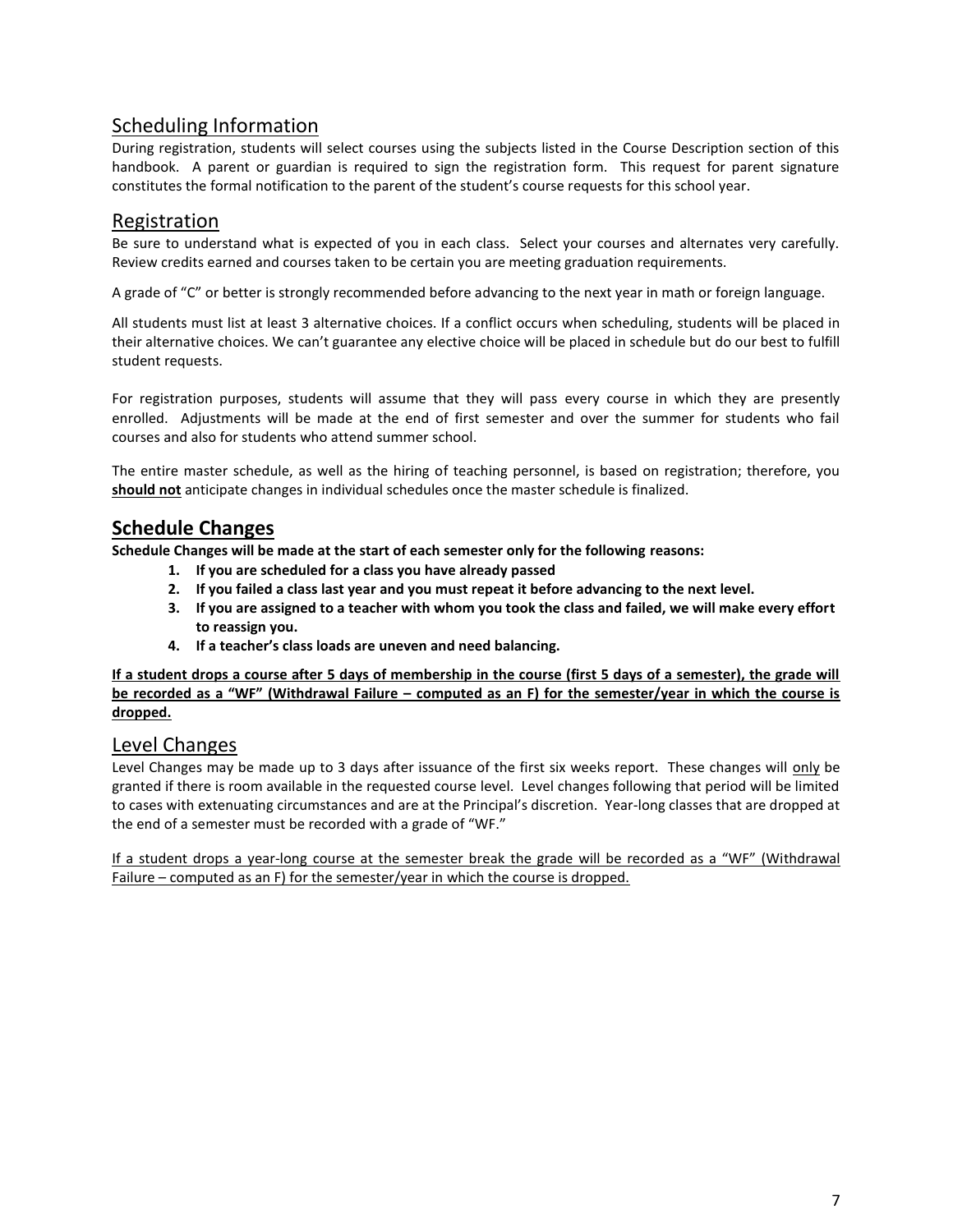# **MC COURSE CATALOG 2017-2018 Courses will be offered based on student interest and teacher availability. Per MCPS Policy 6-6.2, only full credits will be accepted.**

# ENGLISH

#### <span id="page-8-0"></span>**11300 ENGLISH 9 One English Credit**

In this course students will apply knowledge of literary terms and forms to their reading and writing and to analyses of literature and other printed materials. They will be introduced to literary works from a variety of cultures and eras. Students will continue to develop their reading comprehension skills through utilizing strategies to identify formats, text structures, and main ideas. Students will write narrative, literary, expository, and informational forms. They will develop as writers by participating in a process for writing, including prewriting, organizing, composing, revising, editing, and publishing

#### **PA1130 ENGLISH 9 PROJECT AIM One English Credit**

Same as 11300 except the course is taught through Project AIM.

#### **11400 ENGLISH 10 One English Credit**

In this course students will read, comprehend, critique, and analyze a variety of literary works. They will interpret a variety of informational materials and apply critical reading skills across the content areas. Students will develop their expository writing skills and learn effective techniques of organization and development. Students will apply the writing process in developing written products and will edit writing for correct use of language, sentence formation, punctuation, capitalization and spelling.

#### **PA1140 ENGLISH 10 PROJECT AIM One English Credit**

Same as 11400 except the course is taught through Project AIM.

#### **11500 ENGLISH 11 One English Credit**

In this course students will enhance their appreciation for literature by studying American literature, both classic and contemporary. They will read a variety of literary genres and informational texts to identify the prevalent themes in American literature that are reflective of American history and culture. Students will write in a variety of forms with an emphasis on persuasive essays and professional correspondence. Additionally, students will engage in research that requires the selection, evaluation, use, and documentation of a variety of sources. Each student will present a research product that is clearly written and accurately documented. **Note:** Students will be required to take the Writing and the Reading SOL tests related to this course. Both reading and writing must be passed prior to graduation.

#### **PA1150 ENGLISH 11 PROJECT AIM One English Credit**

Same as 11500 except the course is taught through Project AIM.

#### **11600 ENGLISH 12 One English Credit**

In this course students will analyze British literature and literature of other cultures. In addition, students will read informational and technical texts and continue to develop their own reading-process skills. Students will apply these reading skills in other content areas. Students will produce informational and expository papers that are logically organized and contain clear and accurate ideas. They will produce welldocumented research papers, using a standard method of documentation.

#### **PA1160 ENGLISH 12 PROJECT AIM One English Credit**

Same as 11600 except the course is taught through Project AIM.

#### **11810 READ 180 I - Grade Level 9 One Elective Credit**

This course follows the Scholastic READ 180® and System 44® reading curriculums designed to accelerate students' reading skills, foster independent thinkers, and prepare them for college and careers. Instruction combines direct, teacher-led whole-group instruction, small-group differentiated skill instruction, and independent reading and computer-based rotations. High-interest non-fiction and literary content allows students to practice foundational literacy skills while gaining content-area knowledge. Students progress through increasingly complex readings, critical thinking, discussions, and writing activities that help to make reading relevant to their lives. **NOTE:** Students are nominated for this course based on the Scholastic Reading Inventory.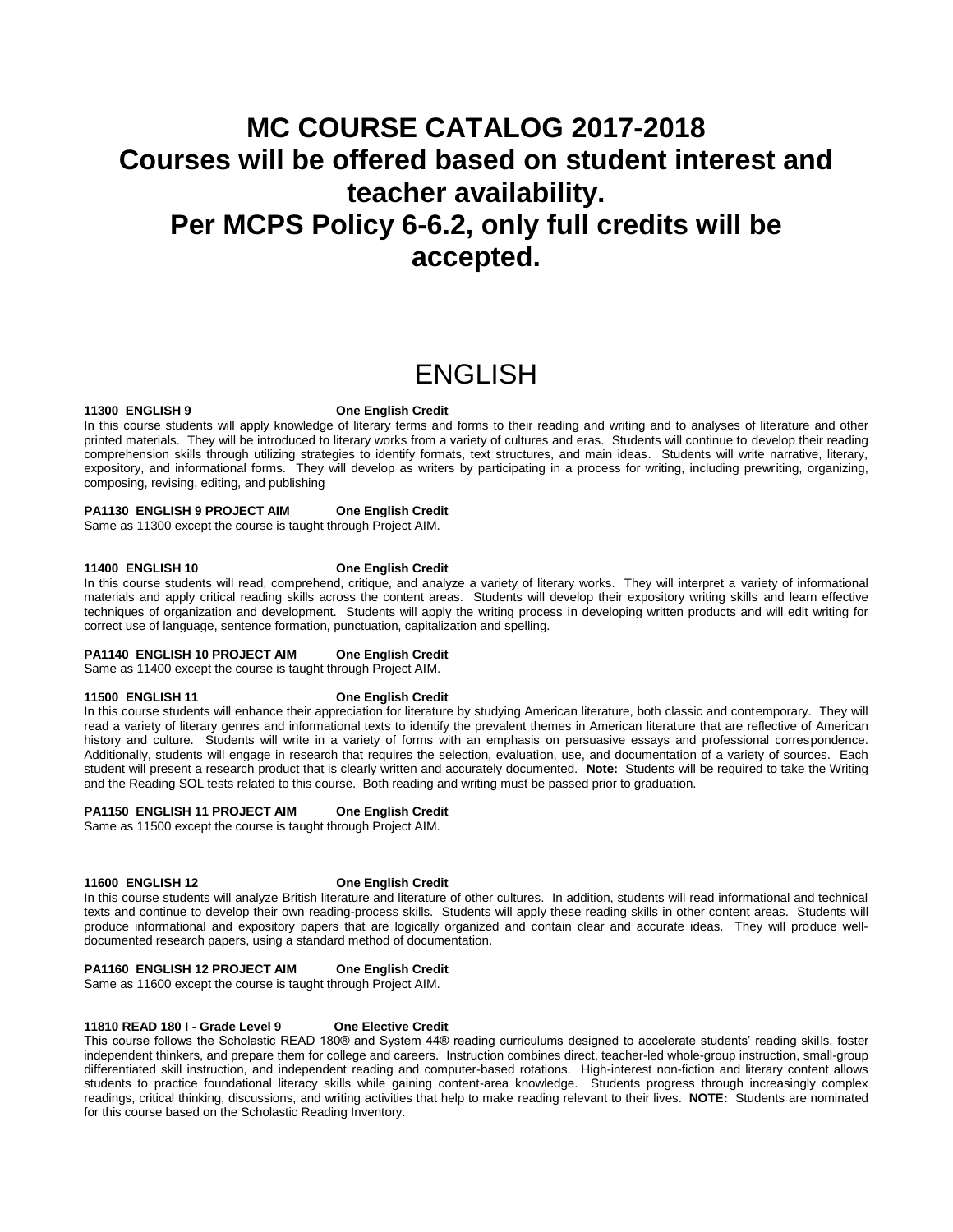#### **11811 READ 180 II – Grade Level 10 One Elective Credit**

This is the second year of the Read 180 course. This course follows the Scholastic READ 180® and System 44® reading curriculums designed to accelerate students' reading skills, foster independent thinkers, and prepare them for college and careers. Instruction combines direct, teacher-led whole-group instruction, small-group differentiated skill instruction, and independent reading and computer-based rotations. High-interest non-fiction and literary content allows students to practice foundational literacy skills while gaining content-area knowledge. Students progress through increasingly complex readings, critical thinking, discussions, and writing activities that help to make reading relevant to their lives. **NOTE:** Students are nominated for this course based on the Scholastic Reading Inventory.

#### **11812 READ 180 III – Grade Level 11 One Elective Credit**

This is the third year of the Read 180 course. This course follows the Scholastic READ 180® and System 44® reading curriculums designed to accelerate students' reading skills, foster independent thinkers, and prepare them for college and careers. Instruction combines direct, teacher-led whole-group instruction, small-group differentiated skill instruction, and independent reading and computer-based rotations. Highinterest non-fiction and literary content allows students to practice foundational literacy skills while gaining content-area knowledge. Students progress through increasingly complex readings, critical thinking, discussions, and writing activities that help to make reading relevant to their lives. **NOTE:** Students are nominated for this course based on the Scholastic Reading Inventory.

#### **11813 READ 180 IV – Grade Level 12 One Elective Credit**

This is the fourth year of the Read 180 course. This course follows the Scholastic READ 180® and System 44® reading curriculums designed to accelerate students' reading skills, foster independent thinkers, and prepare them for college and careers. Instruction combines direct, teacher-led whole-group instruction, small-group differentiated skill instruction, and independent reading and computer-based rotations. Highinterest non-fiction and literary content allows students to practice foundational literacy skills while gaining content-area knowledge. Students progress through increasingly complex readings, critical thinking, discussions, and writing activities that help to make reading relevant to their lives. **NOTE:** Students are nominated for this course based on the Scholastic Reading Inventory.

#### **12000 JOURNALISM I One Elective Credit**

**Prerequisites: English grade of "B" or higher is strongly recommended and teacher recommendation is required**. This class requires an application which is available in the guidance office. In Journalism I, students will learn the basics of journalism, with a focus on print media. Students will write newspaper articles, take photographs, sell advertisements, and create page layouts. Members of the class will use available technology for page design and digital photography. This is a publications course. It does not satisfy the required English course for each grade.

#### **14460 FILM STUDY One Elective Credit Prerequisite: Teacher Approval.**

This course explores the history of movies from the silent to the present through viewing selected material representing different periods of history, styles, and genres; through reading about the medium; and through evaluating material presented to the public of today by studying reviews and seeing current releases. This course fulfills the fine arts requirement.

#### **15150 FRESHMAN ENGLISH PROGRESSIVE**

#### **One Local Elective Credit**

This class is for entering ninth-grade students who need to strengthen their reading and writing skills as they study the ninth-grade curriculum. The class will emphasize reading and study strategies, allowing time for sustained silent in-class reading as well as hands-on lessons that appeal to a number of different learning styles. This course is paired with English 9. **Note:** This blocked course is paired with English 9 second semester.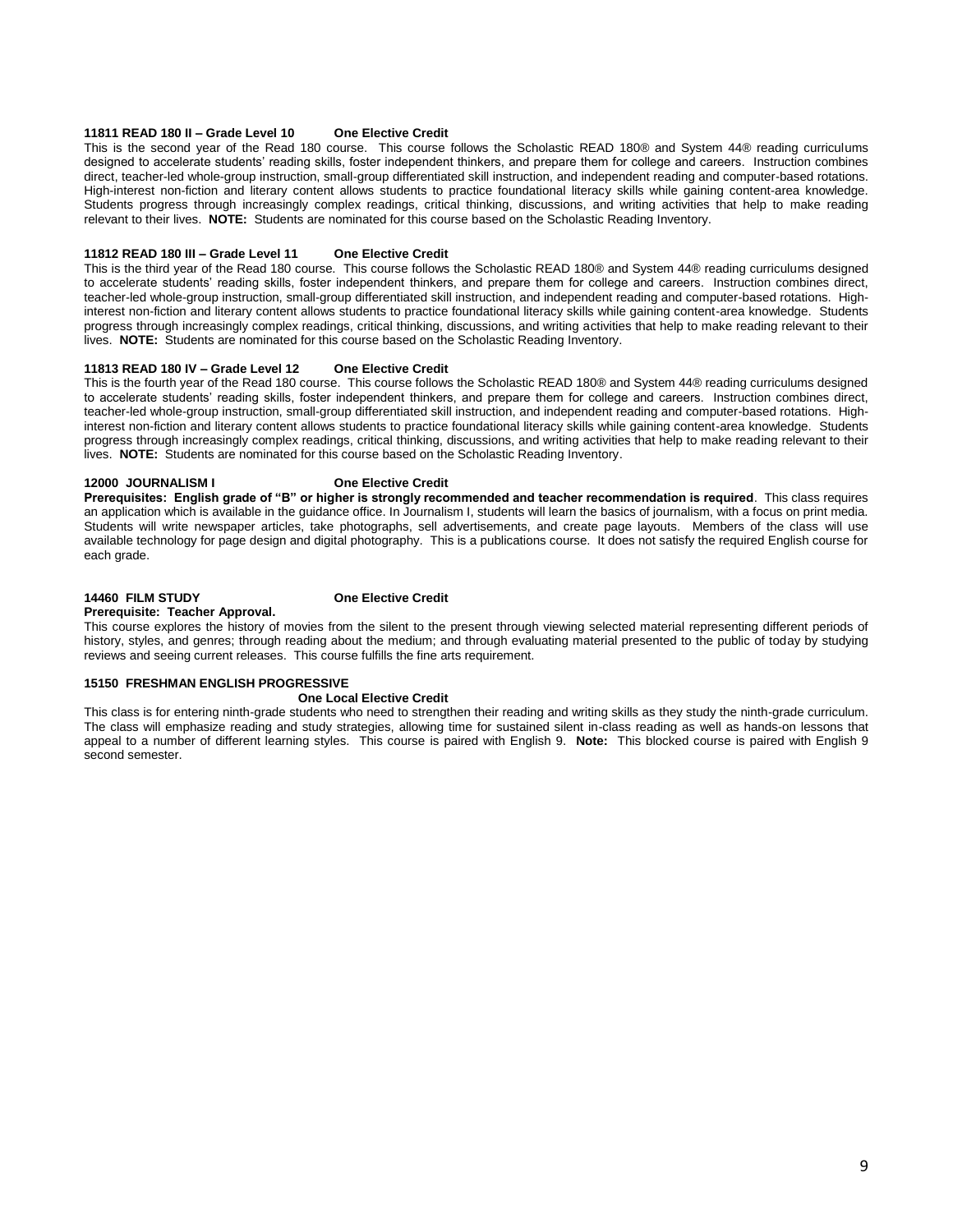# SOCIAL STUDIES

#### <span id="page-10-0"></span>**22150 WORLD HISTORY AND GEOGRAPHY TO 1500 AD**

#### **One Credit**

Ninth grade students will study world geography and world history from the earliest civilization to the end of the 15<sup>th</sup> Century. Emphasis will be placed on physical geography, geography skills, and the influences of geography on the development, continuity, and change of civilizations and cultures. Physical geography will include the study of the five themes of geography as well as developing analytical skills in interpreting maps, photographs, graphs, charts. The origin of Western Civilization and the impact of early non-western civilizations from ancient times through the Renaissance are central themes of the course. **NOTE**: Students will be required to take the SOL test related to this course.

#### **PA2215 WORLD HISTORY/GEOGRAPHY I PROJECT AIM**

**One Credit**

Same as 22150 except the course is taught through Project AIM.

## **22160 WORLD HISTORY & GEOGRAPHY 1500 TO PRESENT**

**Prerequisite: World History and Geography One Credit**

World History and Geography 1500 to Present will provide students with an examination of the historical themes which led to the establishment of vast empires by various European powers since the period of the Renaissance. The impact of European expansion into the Americas, Africa, and Asia during the 15<sup>th</sup> through the 19<sup>th</sup> centuries will be analyzed. Students will describe the political, economic, and social changes that developed in Europe during this same period. Students will gain an understanding of the impact of technology, especially analyzing the effects of the Industrial Revolution. This will lead to students explaining the development of twentieth century imperialism and nationalism, the rise of totalitarianism and the impact of World War I and II. The course concludes by focusing upon themes that have emerged during the post-world war era. Students will describe political developments in Europe and the United States in the second half of the 20<sup>th</sup> century. Political, economic, social, and physical geography will be incorporated throughout the course, allowing student to demonstrate skills in geographical analysis. **NOTE:** Students will be required to take the SOL test related to this course.

#### **23600 VIRGINIA AND U.S. HISTORY One Credit**

This is a survey course, which includes a study of the development of American ideals and institutions through the major events, eras, and personalities of US history from the age of discovery through the modern era. The course provides a perspective on the relationship between the past and contemporary issues. Virginia's history is emphasized from the colonial period through the Civil War period. This course further develops and refines the previously learned writing and thinking skills in interpreting charts, graphs, and maps. Other skills emphasized are developing and understanding of events as a part of a chronological sequence; developing problem-solving and critical thinking skills; organizing, analyzing, interpreting, and synthesizing information. **NOTE:** Students will be required to take the SOL test related to this course.

#### **PA2360 VIRGINIA & U.S.HISTORY PROJECT AIM One Credit**

Same as 23600 except the course is taught through Project AIM.

#### **24400 VIRGINIA AND U.S. GOVERNMENT One Credit**

Virginia and United States Government is a course that examines the basic structure of the different levels of government, national, state and local. It provides an in-depth study of the US Constitution and its amendments, as well as a thorough study of the foundations and principles upon which democratic government rests. The branches of government and the powers inherent to each are thoroughly examined, as well as current events and their worldwide effects. Included is a study of the Virginia Constitution and local governing bodies. Characteristics of the US economic system are explored. Importance is placed on the practical application of political theory and special emphasis is given to basic democratic values, the importance of citizen participation in the democratic process, and the understanding of social, political, economic issues and current events. Students are encouraged to participate in the political life of their community, by registering to vote and voting, by attending political and/or public meetings and by writing letters or speaking in public forums. Community service will also be strongly encouraged.

## **PA2440 VIRGINIA & U.S. GOVERNMENT PROJECT AIM**

**One Credit** Same as 24400 except the course is taught through Project AIM.

#### **25000 SOCIOLOGY One Elective Credit**

This course deals with the concepts and principles necessary for the study of human relationships from the level of small group to mass behavior. In addition, students learn the terminology and scientific methodology of the discipline. Some special topics emphasized include the components and variations of culture and the ways individuals are socialized into their culture. A major unit on social institutions presents the institutions by which society functions the family, education, religion, economy, and government. Causes and consequences of social problems in our society are considered along with causes of unplanned social change and strategies for implementing intentional change.

#### **29000 PSYCHOLOGY One Elective Credit**

Psychology is a course that provides a study of the thought processes and behavior of humans. The class examines the history of psychology including modern methods of behavioral analysis. Various topics of interest are covered, including the brain and learning styles, biological behavior, human development stages from infancy to elderly, personality types, the effects of sleep and sleep disorders, dream stages, intelligence, and psychological disorders. Through examination of these topics, students gain an in-depth understanding of their behavior, as well as the behavior of others.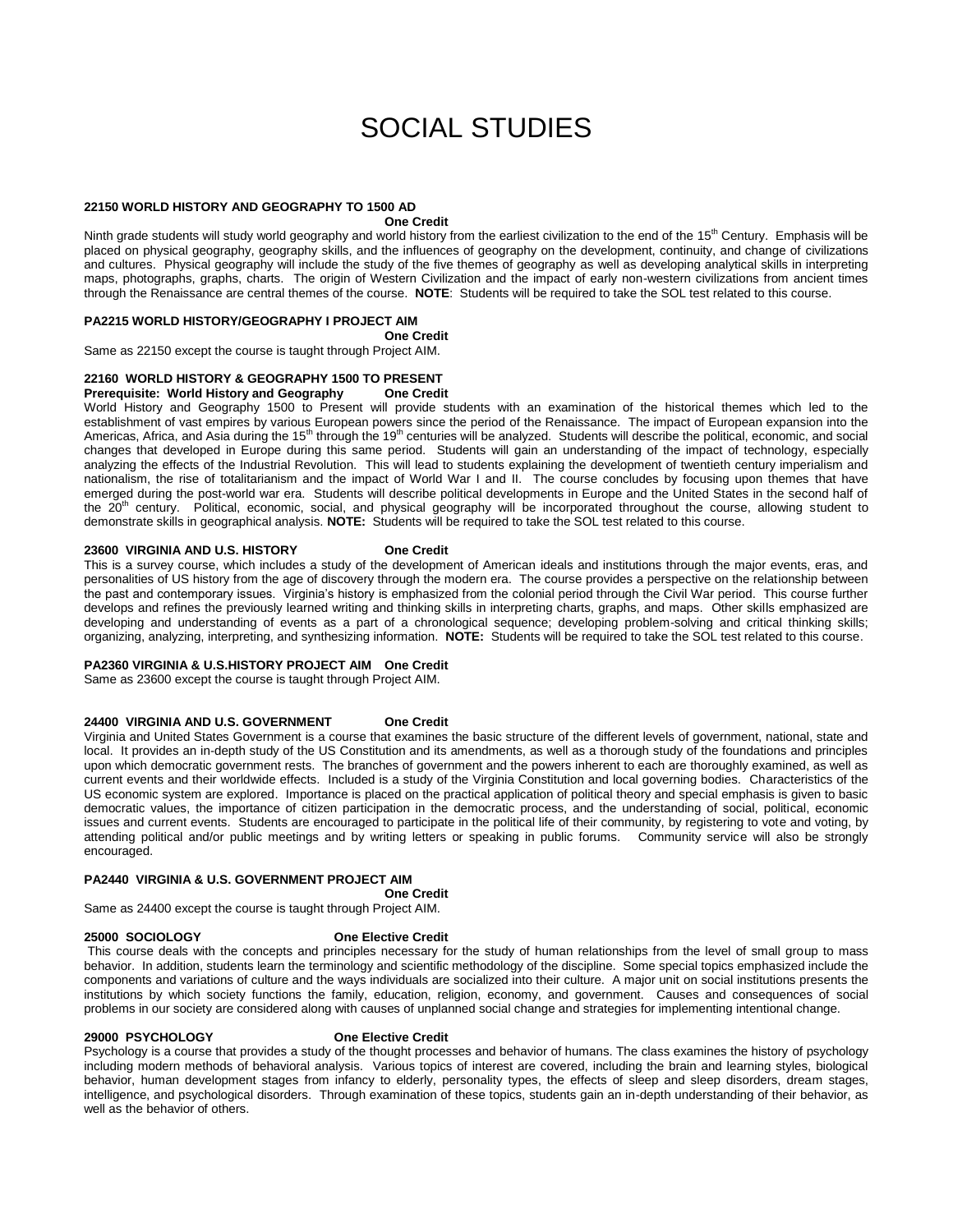#### **29970 APPALACHIAN HISTORY One Elective Credit**

This course introduces the Appalachian Mountain region through a survey of its geography, history, cultures, lifestyles, and the arts. A focus will be on local/regional history to provide an awareness and appreciation for the Appalachian region. Basic to the course are focused readings and discussions on Appalachia, including multiple perspectives on a variety of topics that may encompass among them geography, history, culture, folklore, literature, music, the arts, economics, politics, religion, and education.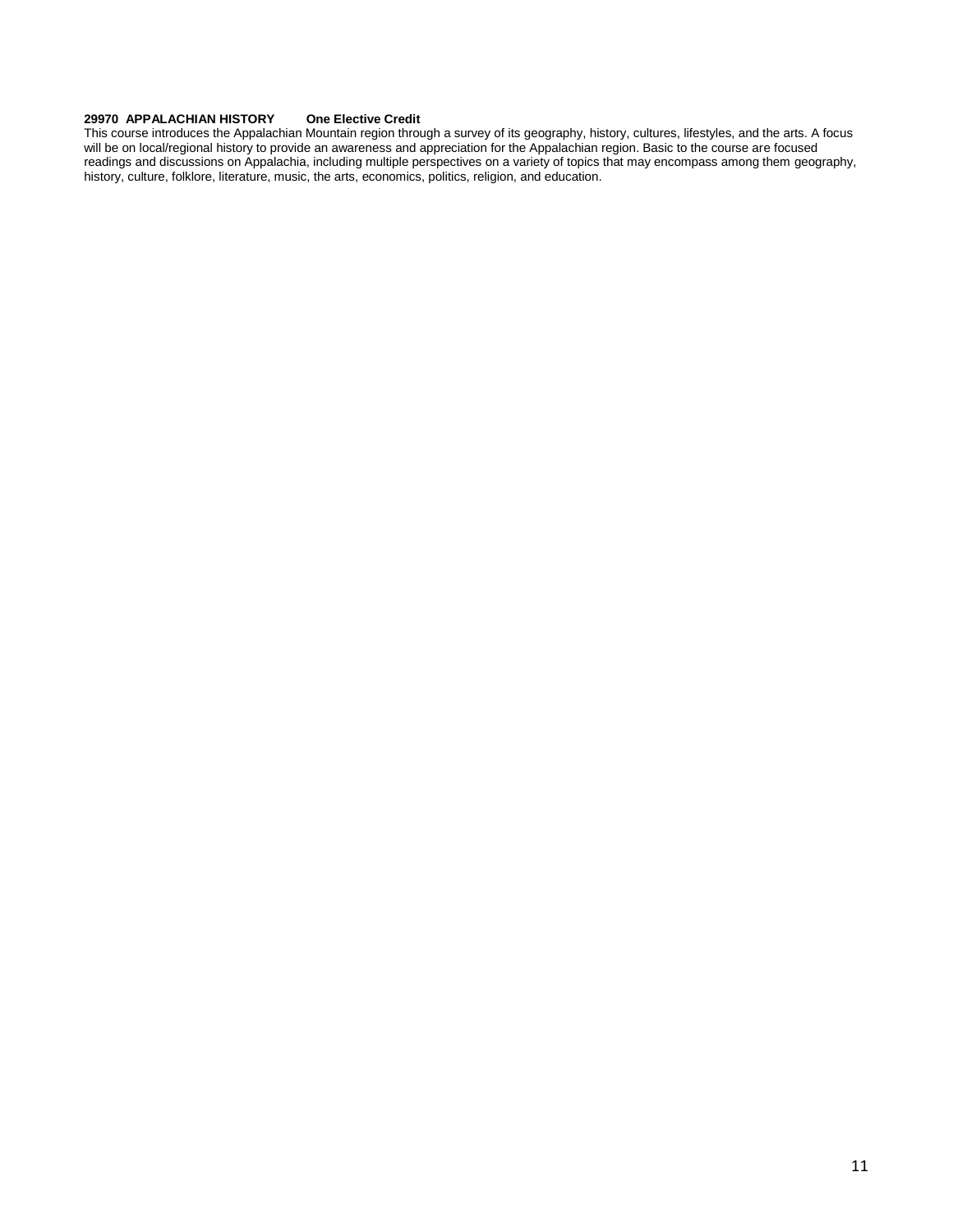# **MATHEMATICS**

#### **31300 ALGEBRA I One Credit**

This course extends students' knowledge and understanding of the real number system and its properties through the study of variables, expressions, equations, inequalities, and analysis of data derived from real-world phenomena. Use of a graphing calculator is considered essential to provide a graphical and numerical approach to topics in addition to a symbolic approach. Topics include linear equations and inequalities, systems of linear equations, relations, functions, polynomials, and statistics. **Students are required to take the Standards of Learning End of Course Test.** 

#### **31310 ALGEBRA I – PART 1 One Elective Credit**

Algebra I Part 1 is the first of a two-course sequence designed to provide additional instructional time for students to develop, understand, and apply the concepts and skills of Algebra I. The complete Algebra I curriculum is taught over the span of the two-course sequence. **To earn a math credit meeting graduation requirements, students must successfully complete Part 2 of the two-course sequence.**

#### **31320 ALGEBRA I – PART 2 One Credit**

Algebra I Part 2 is the second of a two-course sequence designed to provide additional instructional time for students to develop, understand, and apply the concepts and skills of Algebra I. The complete Algebra I curriculum is taught over the span of the two-course sequence. Algebra I Part 2 includes a review of the Algebra I Part 1 content. **Students are required to take the Standards of Learning End of Course Test.**

#### **PA3130 ALGEBRA I PROJECT AIM One Credit**

Same as 31300 except the course is taught through Project AIM.

#### **31340 ALGEBRA, FUNCTIONS, AND DATA ANALYSIS (AFDA) One Credit**

This course is designed for students who have successfully completed the standards for Algebra I. Within the context of mathematical modeling and data analysis, students will study functions and their behaviors, systems of inequalities, probability, experimental design and implementation, and analysis of data. Data will be generated by practical applications arising from science, business, and finance. Students will solve problems that require the formulation of linear, quadratic, exponential, or logarithmic equations or a system of equations. A course sequence of Algebra I, Geometry, and AFDA satisfies the math requirements of the Standard diploma; a course sequence of Algebra I, Geometry, AFDA, and Algebra II satisfies the math requirements of the Advanced Studies diploma.

#### **PA3134 ALGEBRA, FUNCTIONS, AND DATA ANALYSIS PROJECT AIM One Credit**

Same as 31340 except the course is taught through Project AIM.

#### **31350 ALGEBRA II One Credit**

Algebra II provides a thorough treatment of algebraic concepts through the study of functions, polynomials, rational expressions, complex numbers, exponential and logarithmic equations, arithmetic and geometric sequences and series, and data analysis. Emphasis is placed on the mechanics of algebra with real world applications and modeling. A transformational approach to graphing is used with families of functions. Numerical, graphical, and algebraic representations and solutions will be emphasized. Graphing utilities, especially graphing calculators, are integral to the course. **Students are required to take the Standards of Learning End of Course Test.**

#### **31430 GEOMETRY One Credit**

This course emphasizes two- and three-dimensional reasoning skills, coordinate and transformational geometry, and the use of geometric models to solve problems. Course content includes properties of geometric figures, trigonometric relationships, and reasoning to justify conclusions. Methods of justification include paragraph proofs, two-column proofs, indirect proofs, coordinate

proofs, algebraic methods, and verbal arguments. A variety of applications and general problem-solving techniques, including algebraic skills, will be used. Graphing calculators will be used to assist in teaching and learning. **Students are required to take the Standards of Learning End of Course Test.**

#### **PA3143 GEOMETRY PROJECT AIM One Credit**

Same as 31430 except the course is taught through Project AIM

#### **31440 GEOMETRY PART 1 One Elective Credit**

Geometry Part 1 is the first of a two-course sequence designed to provide additional instructional time for students to develop, understand, and apply the concepts and skills of Geometry. The complete Geometry curriculum is taught over the span of the two-course sequence. **To earn a math credit meeting graduation requirements, students must successfully complete Part 2 of the two-course sequence.**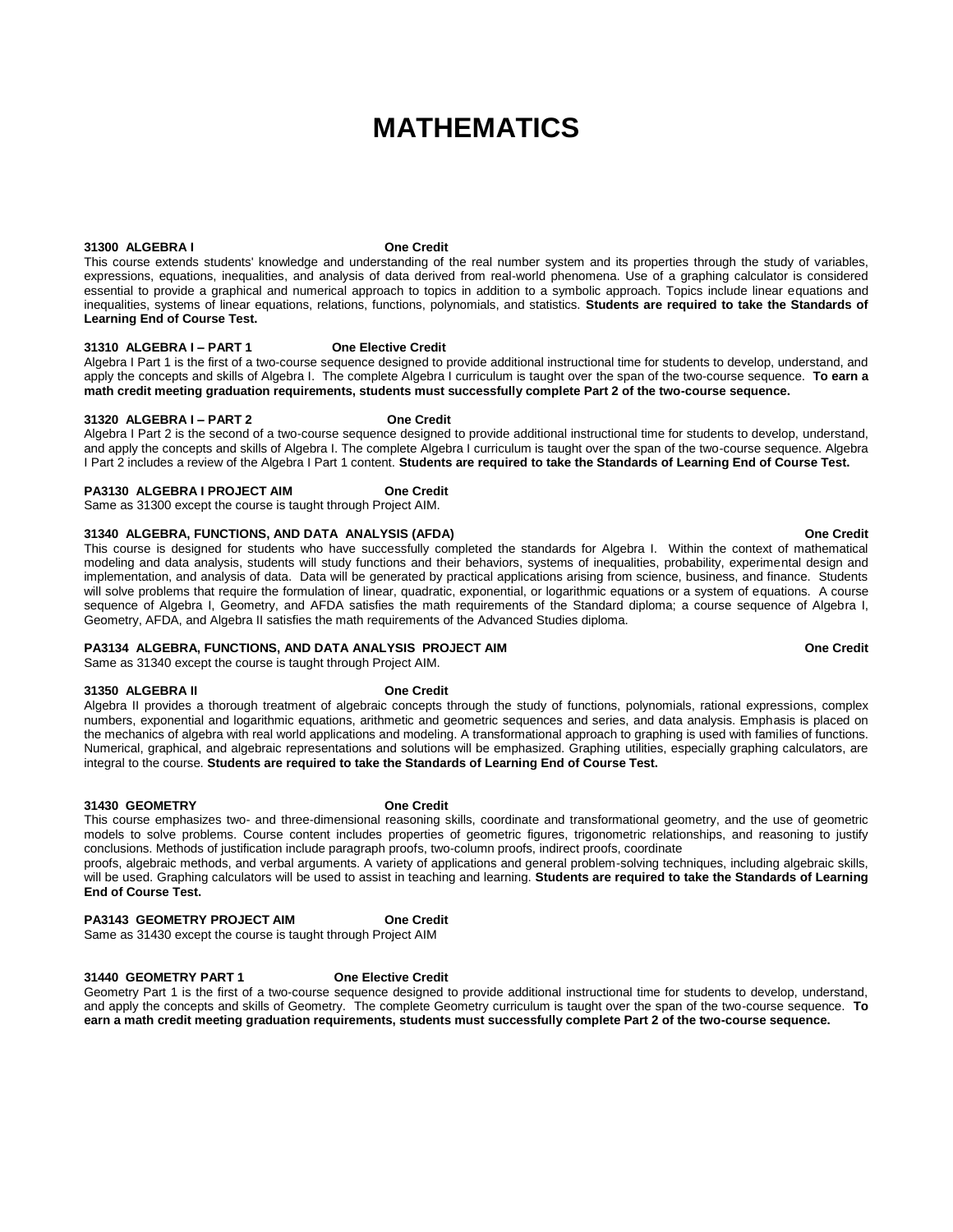#### **31450 GEOMETRY PART 2 One Credit**

.

Geometry Part 2 is the second of a two-course sequence designed to provide additional instructional time for students to develop, understand, and apply the concepts and skills of Geometry. The complete Geometry curriculum is taught over the span of the two-course sequence. Geometry Part 2 includes a review of the Geometry Part 1 content. **Students are required to take the Standards of Learning End of Course Test.**

#### **32010 ALGEBRA READINESS One Elective Credit**

This course supports students who are not yet prepared to complete Algebra I successfully, especially those who did not pass the Math 8 SOL test. Using diagnostic assessment and an intervention curriculum, this course will provide intensive, targeted remediation.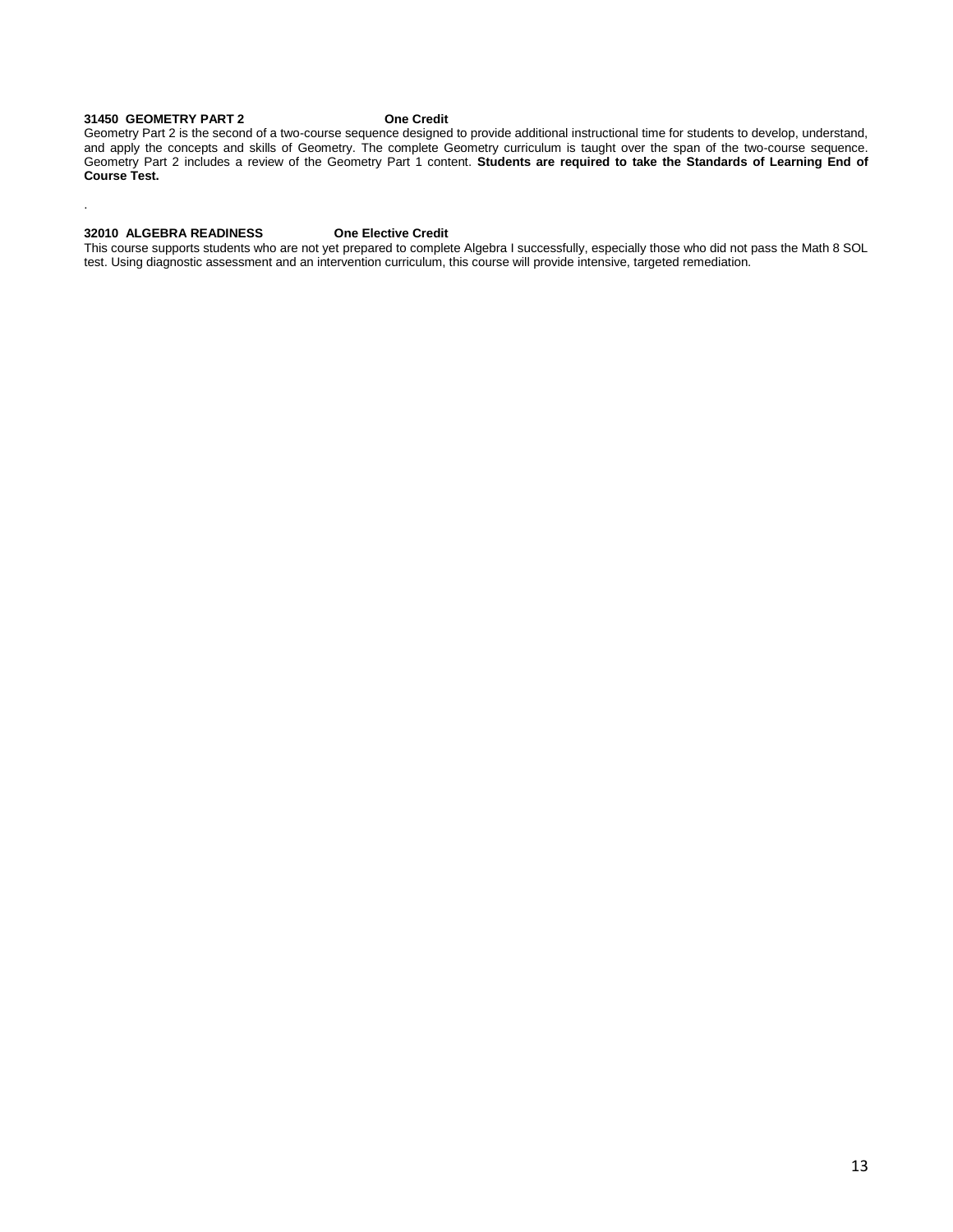# **SCIENCE**

#### <span id="page-14-0"></span>**42100 EARTH SCIENCE One Earth Science Credit**

This laboratory course is designed to give the student an understanding of the earth, its processes, history and place in the universe. Major emphasis is on geology, meteorology, oceanography and astronomy. Man's influence on his environment, locally and worldwide, is stressed. **NOTE:** Students will be required to take an SOL test related to this course.

#### **PA4210 EARTH SCIENCE PROJECT AIM**

#### **One Earth Science Credit**

Same as 42100 except the course is taught through Project AIM

#### **43100 BIOLOGY I One Biology Credit**

Biology I is a laboratory science course which presents an overview of the diversity of life and the interrelationship of all organisms. Major emphasis is on cytology, genetics, microbiology, botany, zoology, and ecology. The student should develop an appreciation of the living world, an understanding of biological bases of problems that exist in the world and an understanding of man's place in nature. **NOTE:** Students will be required to take an SOL test related to this course.

#### **PA4310 BIOLOGY I PROJECT AIM One Biology Credit**

Same as 43100 except the course is taught through Project AIM.

#### **42600 EARTH SCIENCE II ASTRONOMY**

#### **One Earth Science Credit**

Astronomy is the study of our universe. Throughout the semester, we will study topics such as the life cycles of stars, cosmological theories, our solar system, and recent discoveries. Laboratory investigations will include topics such as stellar classification, star charts, spectra, and parallax. In addition, there will be opportunities to observe the night sky.

#### **43400 BIOLOGY II ECOLOGY One Biology Credit**

Ecology is a study of the complex relationships between the abiotic (non-living) and the biotic organisms, which constitute the different environments on Earth and the effects that humans have on the ecosystems This is a more in-depth study of the relationship between the interactions of the living and non-living components of the Earth. It's designed for the student to gain more practical field applications of ecology. This is a field course and labs and field trips are an integral component of the course.

#### **PA4340 BIOLOGY II ECOLOGY PROJECT AIM**

**One Biology Credit**

Same as 43400 except the course is taught through Project AIM.

level. **NOTE:** Students who are enrolled in a Virtual Virginia World Language course will be required to take a nationally recognized examination in their language as part of this course. Student work will be required outside of class time.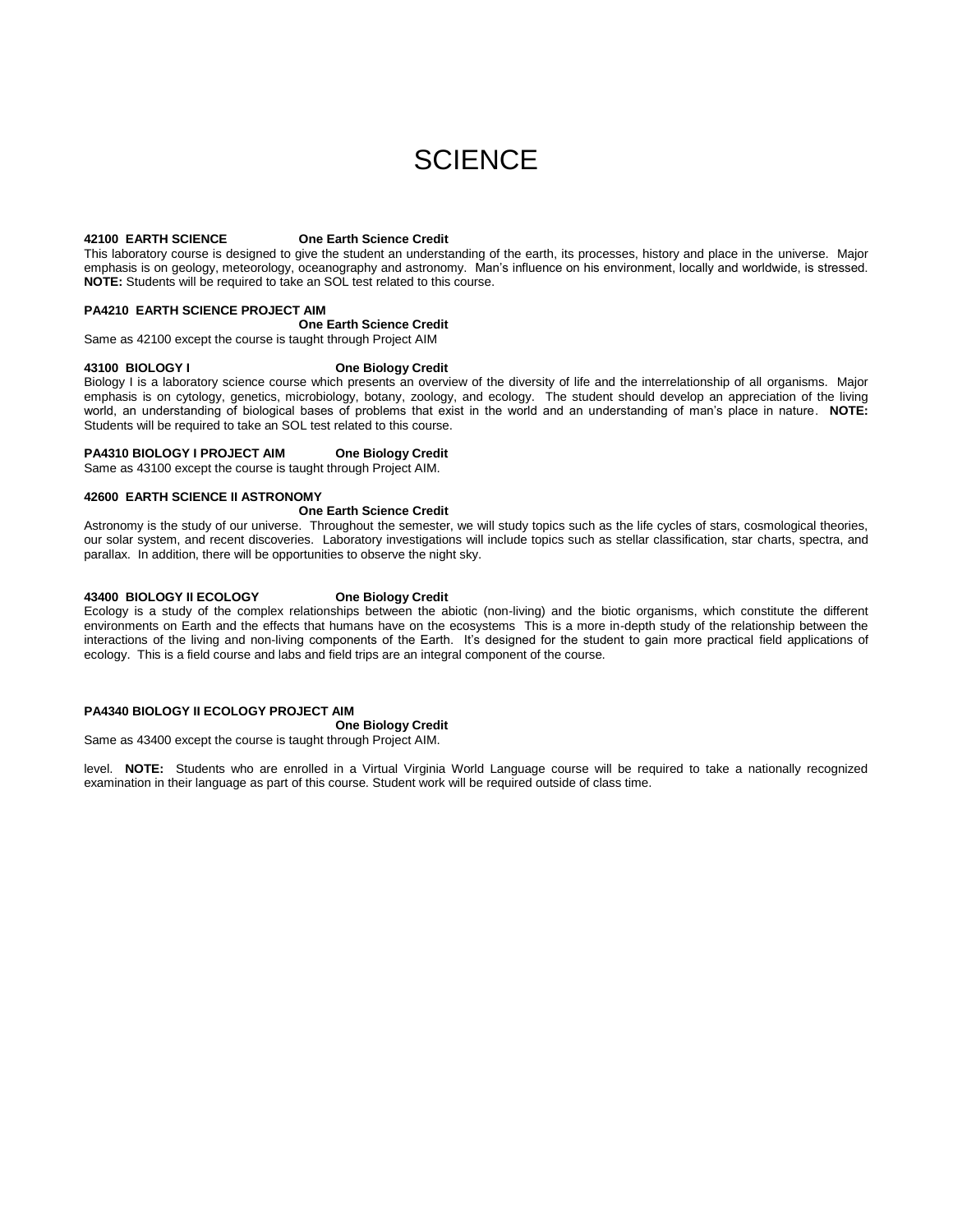# HEALTH AND PHYSICAL EDUCATION

#### <span id="page-15-0"></span>**73000 HEALTH & PHYSICAL EDUCATION 9 One HPE Credit**

Health units include stress management, personal health, first aid and safety, drug education, family life and diseases. The physical education program contributes to the overall mental, emotional, social, and physical growth of each student. Physical education emphasizes personal fitness, individual and team games/sports, and lifetime activity.

#### **74000 HEALTH & PHYSICAL EDUCATION 10 WITHOUT DRIVER'S EDUCATION One HPE Credit**

The health education course for tenth grade students consists of the study of health and wellness. This includes family life education, mental health, consumer health, and personal injury prevention. Physical education emphasizes personal fitness, individual and team games/sports, and lifetime activity.

#### **76400 ADVANCED PHYSICAL EDUCATION One Elective Credit**

Advanced physical education includes participation in physical activities that contribute to personal enjoyment and the attainment and maintenance of personal physical activity goals. Students will participate in various forms of exercise including weight lifting, running, agility, core and abdominal training, and flexibility exercises. Preference will be given to 11th and 12th graders. **NOTE:** Due to the fact that this class is a physical conditioning class, it can be repeated for duplicate credits. This course will not count as one of the two required HPE credits. Use 76400A for 2nd credit attempted in same calendar school year at 4x4 Block Schools.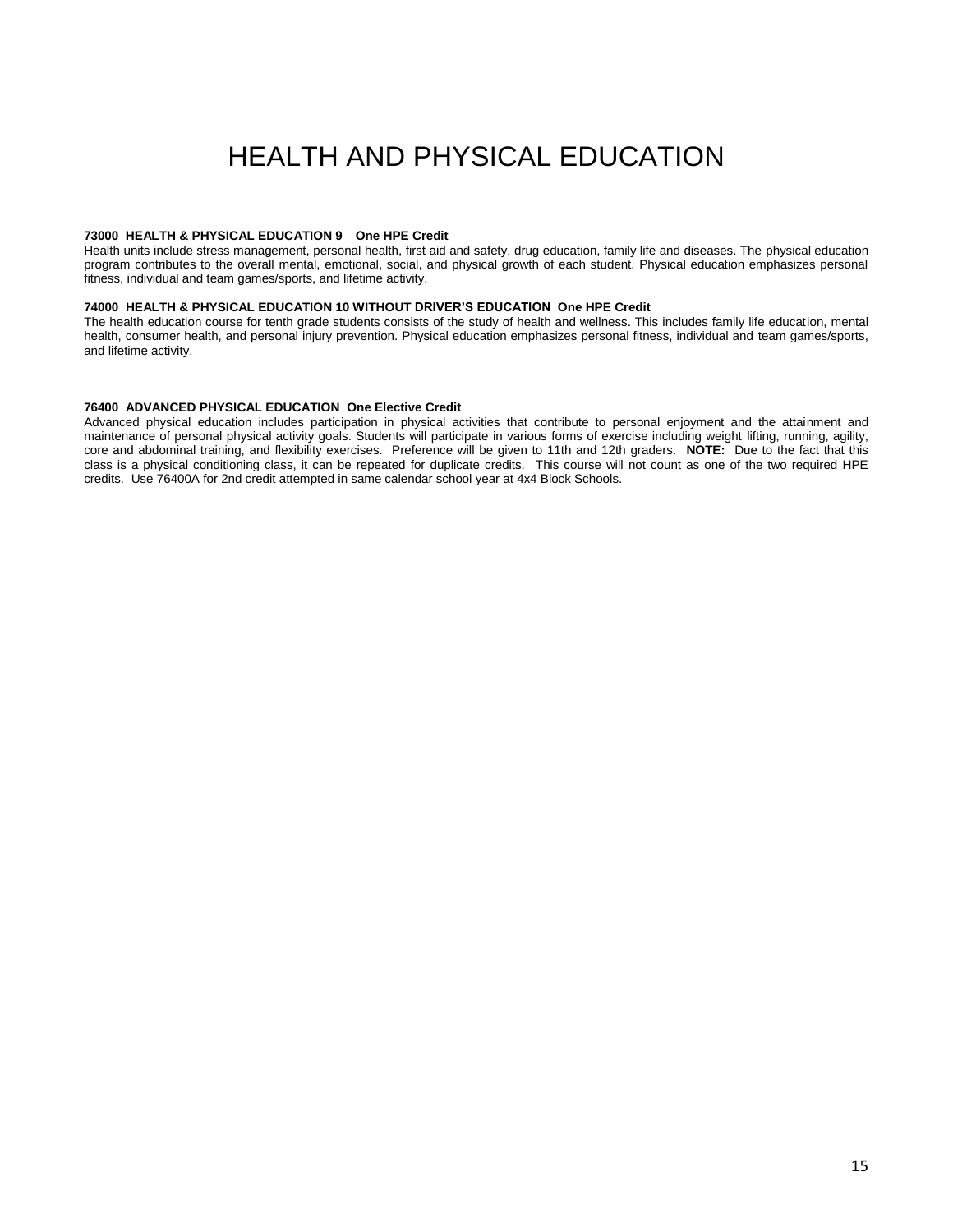# FINE ARTS

#### <span id="page-16-0"></span>**91200 ART FOUNDATIONS I One Credit**

This course is designed as an entry-level art class and is the prerequisite for the more advanced art classes. In this course, the student will explore art as it relates to history, to the environment and to his/her own personal experiences. There will be instruction in drawing, painting, ceramics, printmaking, and sculpture using a variety of both 2-D and 3-D media. Art styles and periods will be compared with an emphasis on developing a visual appreciation for one's own art and for the art of others. (Students who have had an art class prior to high school may take a placement test and present a portfolio to possibly qualify for a higher level class.)

#### **91300 ART II INTERMEDIATE One Credit**

This course is a continuation of Art Foundations I. The focus of this course is for the student to obtain an understanding of art by incorporating the elements and principles of design in their work. Through the study and exploration of art, the student will be motivated to think about visual experiences in the past and present. Emphasis is placed on the further development of the student's drawing and design skills through a variety of 2-D and 3-D media and is designed to expand the student's knowledge of drawing, painting, sculpture, and ceramics while introducing jewelry making, graphics, and research into art history.

#### **91980 INTRODUCTION TO FINE ARTS One Credit**

Introduction to Fine Arts is a course for students interested in art, music, photography, and cinematography. It requires no prerequisites and is designed for the student who does not plan to continue further study in art or music. The student will study music and art history from the Ancient Egyptians through today's art and musical world, including the arts of photography and cinematography. Students taking this course should hope to gain knowledge in the effects of society on the fine arts through history, and be able to relate his/her personal experiences with that of today's music and art.

#### **PA9198 INTRO TO FINE ARTS PROJECT AIM One Credit**

Same as 91980 except the course is taught through Project AIM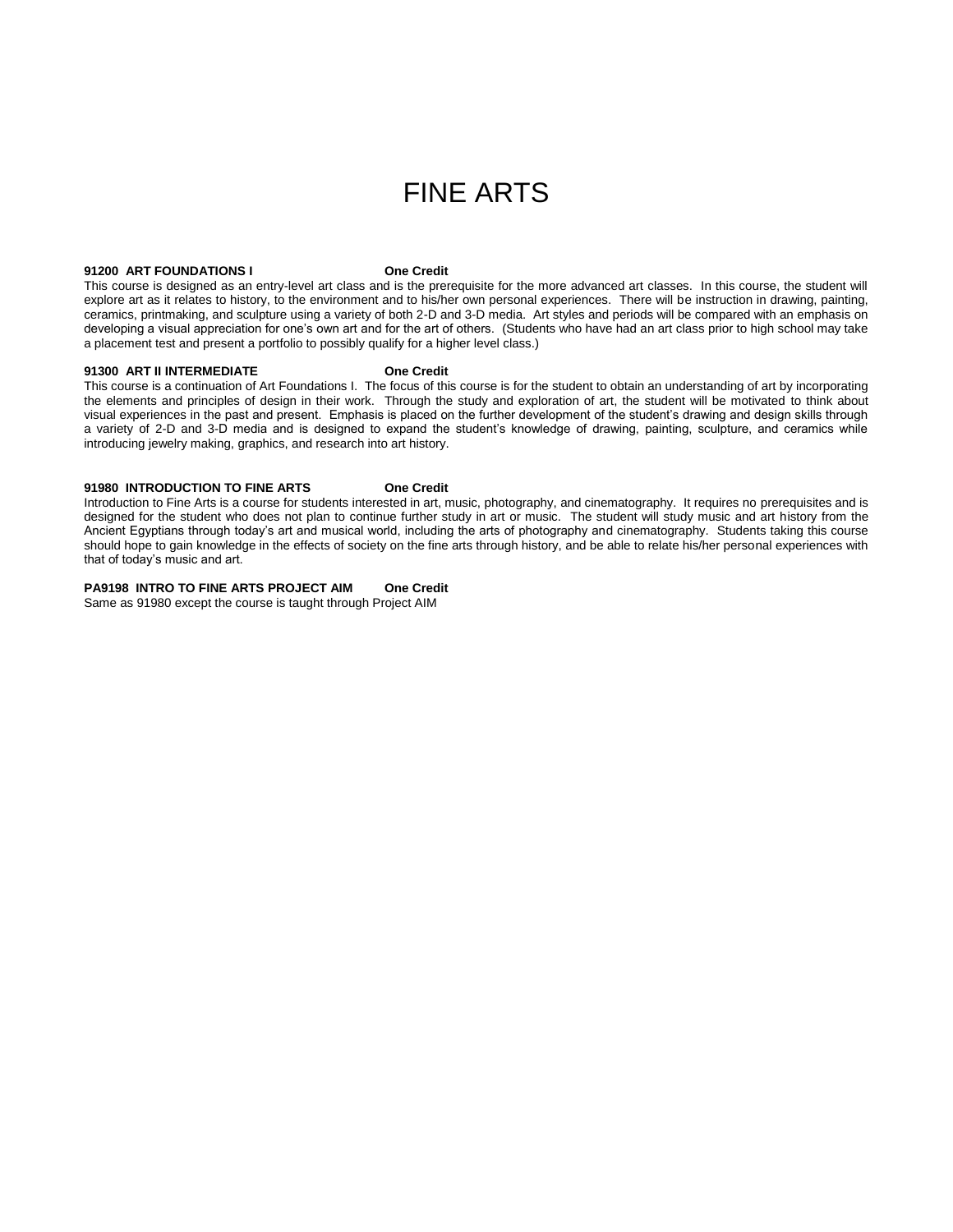## **SPECIAL EDUCATION**

#### **78220 FUNCTIONAL SCIENCE**

A relevance-based Science course emphasizing basic concepts from Life, Physical and Earth Sciences and driven by the Individual Education Plan.

#### **78230 FUNCTIONAL SOCIAL STUDIES**

A relevance-based Social Studies course emphasizing basic concepts of citizenship, community, and consumerism, and driven by the Individual Education Plan.

#### **78580 COMMUNITY BASED INSTRUCTION**

A course which provides students direct instruction in accessing and using community resources (like transportation, libraries, stores, recreation facilities) and basic vocational and job skills.

**NOTE:** Use 7858A for 2nd credit attempted in same calendar school year at 4x4 Block Schools.

#### **78610 ACADEMIC LAB/RESOURCE**

This elective course is structured to provide each student with instruction in specific learning strategies, individualized learning opportunities, and opportunity for tutorial for content classes.

#### **78710 FUNCTIONAL ENGLISH 9**

A relevance-based English/Language Arts program emphasizing essential reading, writing, and speaking skills and driven by the Individual Education Plan.

#### **78711 FUNCTIONAL ENGLISH 10**

A relevance-based English/Language Arts program emphasizing essential reading, writing, and speaking skills and driven by the Individual Education Plan.

#### **78712 FUNCTIONAL ENGLISH 11**

A relevance-based English/Language Arts program emphasizing essential reading, writing, and speaking skills and driven by the Individual Education Plan.

#### **78713 FUNCTIONAL ENGLISH 12**

A relevance-based English/Language Arts program emphasizing essential reading, writing, and speaking skills and driven by the Individual Education Plan.

#### **78720 FUNCTIONAL MATH 9**

A relevance-based Math program emphasizing essential consumer, daily living, and functional skills and driven by the Individual Education Plan.

#### **78721 FUNCTIONAL MATH 10**

A relevance-based Math program emphasizing essential consumer, daily living, and functional skills and driven by the Individual Education Plan.

#### **78722 FUNCTIONAL MATH 11**

A relevance-based Math program emphasizing essential consumer, daily living, and functional skills and driven by the Individual Education Plan.

#### **78723 FUNCTIONAL MATH 12**

A relevance-based Math program emphasizing essential consumer, daily living, and functional skills and driven by the Individual Education Plan.